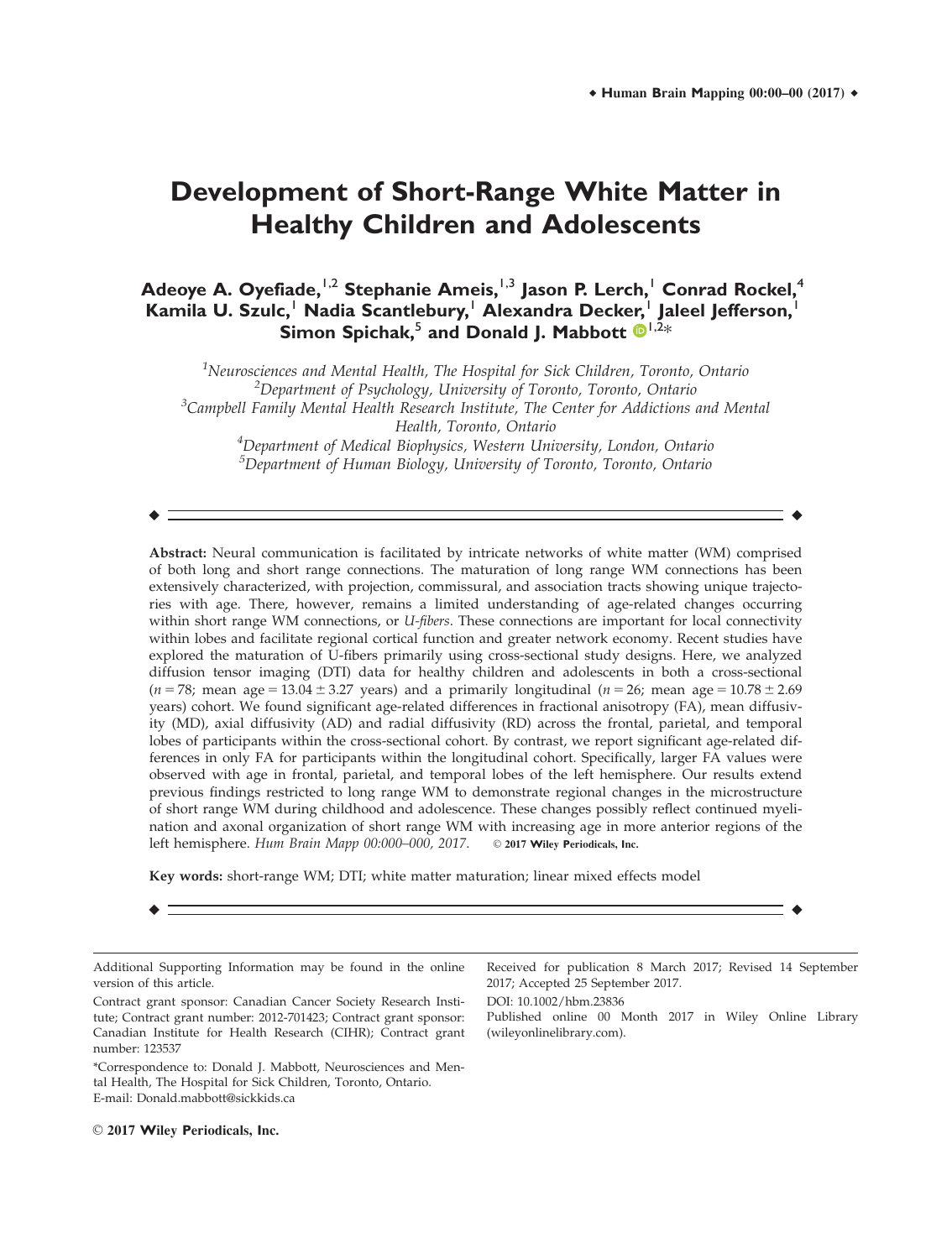## **INTRODUCTION**

Cognitive development is linked with the maturation of white matter [Nagy et al., 2004]. As such a detailed understanding of white matter maturation across the entire brain is critical to advancing our understanding of both typical and atypical cognitive development. White matter can be broadly divided into short and long range connections. Long-range connections are comprised of commissural, projection, and association fibers that connect distant brain regions and facilitate the transfer of multimodal sensory information from subcortical nuclei to sensory and association cortices [Mesulam, 1990]. Short-range connections, on the other hand, are comprised of fibers that connect neighboring grey matter regions within lobes. These connections were first described as white matter fibers that rest just beneath the cortex and connect adjacent cortical areas by following the convexity of gyral convolutions in the form of "U"-shaped fibers or long intralobar fibers [Meynert, 1885]. Recent structural investigations in nonhuman primates using axon staining techniques [Yeterian et al., 2012] and in adult human brains using white matter imaging methods and post-mortem dissections [Catani et al., 2012] have shown that short-range connections are primarily intra-lobar, connecting brain regions in close physical proximity with each other. Highly interconnected regions within lobes, or modules, are an integral part of brain network architecture as they may conserve resources otherwise required to process information over longer distances [Bullmore and Sporns, 2012]. Therefore, short-range connections are particularly important during development as they may allow for a closely negotiated compromise between the increased network cost provided by modules and the greater network efficiency provided by long-range connections [Sporns, 2013]. Neuroimaging studies to date have largely focused on age-related changes in long-range white matter connections. Currently, little is known about the maturation of short-range white matter connections in childhood and adolescence.

DTI is a magnetic resonance imaging-based technique that enables the examination of white matter microstructure via the diffusion of water molecules across fatty tissue in the brain [Basser, 1995]. Scalar values ( $\lambda_1$ ,  $\lambda_2$ , and  $\lambda_3$ ) derived from the diffusion tensor describe the extent to which water diffusion is restricted within a given image voxel [Le Bihan et al., 2001]. Secondary parameters can be extracted from these values—fractional anisotropy [FA], radial diffusivity [RD], axial diffusivity [AD], and mean diffusivity [MD]—that provide indirect information about the microstructure of underlying white matter connections [Basser et al., 2000; Song et al., 2002; Song et al., 2003]. Human and animal studies have demonstrated that in regions where there are minimal partial volume effects and/or few crossing fibers, larger FA values with age reflect increase in white matter microstructure and organization [Assaf and Pasternak, 2008]. Smaller RD and AD values may reflect in part myelination and axonal

thickness [Song et al., 2003]. Smaller MD values may reflect reduced water content and WM density [Barnea-Goraly et al., 2005; Mukherjee et al., 2001]. Prior studies have demonstrated larger FA and smaller MD and RD in long range connections with age [Lebel and Beaulieu, 2011; Lebel et al., 2008; Sowell et al., 1999; Thompson et al., 2000]. Projection and commissural fibers show plateaued DTI measures by adolescence, while association fibers continue to mature well into adulthood [Lebel and Beaulieu, 2011].

Studies of aging in cross-sectional samples of adults have suggested that short range WM may have unique patterns of age-related difference depending on location in the brain [Nazeri et al., 2015; Phillips et al., 2013]. Generally, lower FA and higher MD, RD, and AD is observed with increasing age across the entire brain, with differences most pronounced in anterior as opposed to posterior areas. These findings suggest that short range connections in frontal areas may be more vulnerable to the aging process than those in other parts of the brain [Nazeri et al., 2015; Phillips et al., 2013]. Few studies have examined maturation of short range WM in children and adolescents. Wu et al. (2014) investigated age-related differences in DTI measures of short range WM in a cross-sectional sample of 133 healthy children and adolescents aged 10— 18 years. They found distinct patterns of age-related differences in micro-regions within lobes; higher FA and lower MD and RD was observed with greater age in some areas while higher FA coincided with higher AD with age in other areas.

In the present study, we examined age-related differences in short range WM using both cross-sectional and longitudinal data. In particular, we sought to identify agerelated differences in short range WM in a cross-sectional cohort of children/adolescents scanned in a 3 Tesla scanner, and to validate these changes in a separate primarily longitudinal cohort of children/adolescents scanned in a 1.5 Tesla scanner. We hypothesize that the most robust age-related differences will be evident across cohorts scanned at different field strengths, particularly greater FA and lower MD and RD with age for short range WM across the brain. We also qualitatively explored whether the greatest age-related differences were evident in anterior versus posterior regions.

## **MATERIALS AND METHODS**

#### **Participant Characteristics**

Participant data was retrieved from pre-existing databases of healthy children and adolescents recruited as part of larger studies at the Hospital for Sick Children. Participants were excluded if they had a premorbid history of developmental delay, learning disability, psychiatric/neurological disorder, or traumatic brain injury. Magnetic resonance (MR) measurements from 104 participants were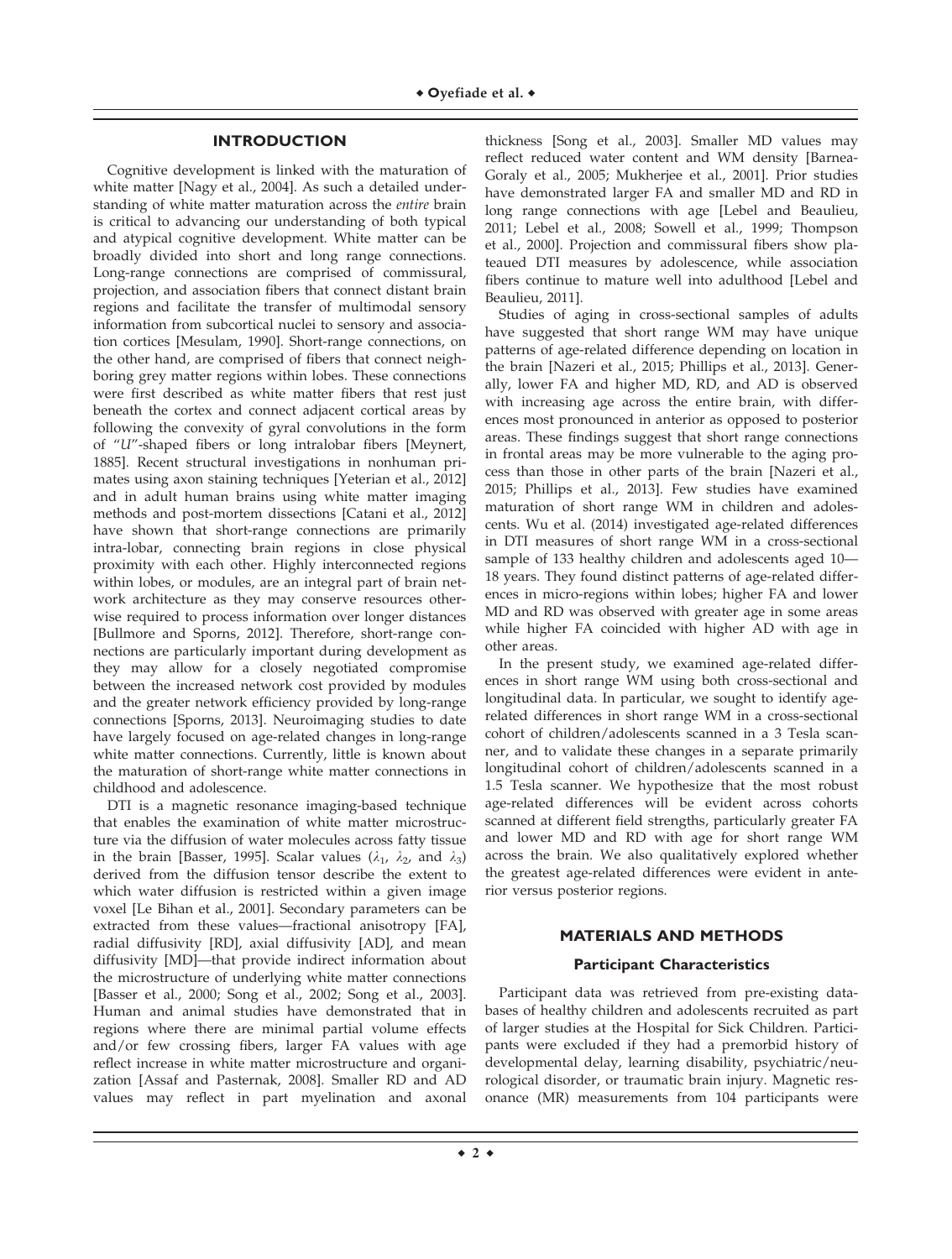| <b>IABLE I. Farticipalit characteristics</b> |                        |                        |                          |  |  |  |
|----------------------------------------------|------------------------|------------------------|--------------------------|--|--|--|
|                                              | Cross-sectional cohort | Longitudinal cohort    | Cohort differences $(P)$ |  |  |  |
| Number of subjects (females)                 | 78 (28)                | $26(13)^{a}$           |                          |  |  |  |
| Number of scans (females)                    | 78 (28)                | 51(23)                 |                          |  |  |  |
| Handedness (left)                            | 72 (6)                 | 20(6)                  | $\overline{\phantom{a}}$ |  |  |  |
| Mean age (cohort)                            | $13.04 \pm 3.27$ years | $10.78 \pm 2.69$ years | < 0.0001                 |  |  |  |
| Mean age Females                             | $13.05 \pm 3.19$ years | $10.46 \pm 2.55$ years | 0.003                    |  |  |  |
| Mean age Males                               | $13.03 \pm 3.34$ years | $11.06 \pm 2.81$ years | 0.01                     |  |  |  |
| Intracranial Volume (ICV)                    | $1.51 \pm 0.13$ litres | $1.51 \pm 0.11$ litres | 0.71                     |  |  |  |
| MRI scan type                                | 3 Tesla                | 1.5 Tesla              | $\overline{a}$           |  |  |  |

**TABLE I. Participant characteristics**

<sup>a</sup> Eight subjects were scanned once in this cohort.

retrieved for this study. Participant data was grouped into two cohorts. Participants in the first cohort (solely crosssectional) were aged from 5.15 to 18.97 years with a mean age of  $13.04 \pm 3.27$  years. There were 78 participants in total within this cohort (50 males and 28 females) and the majority of participants were right-handed  $(n = 74)$ . These participants were scanned once using a 3 Tesla Siemens scanner (Table I, Fig. 1). Participants in the second cohort (primarily longitudinal) were aged from 5.75 to 16.92 years at the time of first scan, with a mean age of  $10.23 \pm 2.74$ years. There were 26 participants in total within this cohort (13 males and 13 females) and the majority of participants were right-handed ( $n = 23$ ). These participants were scanned on a 1.5 Tesla GE MRI scanner, with a majority of participants (75%) receiving 2–3 chronologically concurrent scans at least a year apart (Fig. 1). The participants in the first cohort were older than those in the second cohort ( $P < 0.0001$ ). There was no difference in age between males and females in either the first ( $P = 0.98$ ) or the second cohort ( $P = 0.44$ ). Access to participant databases was approved by the research ethics board at the Hospital for Sick Children.

## **MR Image Acquisition and Processing**

First Cohort: MR measurements from this cohort were acquired at the Hospital for Sick Children using a Siemens 3 Tesla whole-body MRI scanner (TrioTim syngo MR B17 system) with a twelve-channel head coil. The scanning protocol included a 3D—T1 magnetization prepared 180 degrees' radio-frequency pulse and a rapid gradient-echo (MPRAGE) sequence with the following parameters: TE/  $TR = 3.91/2,300$  ms, 160 contiguous axial slices, flip angle =  $90^{\degree}$ , 256  $\times$  244 matrix, FOV = 256  $\times$  224 mm, voxel  $size = 1$  mm ISO. Diffusion tensor data was acquired using a single shot spin echo sequence with the following parameters: 30 directions,  $b = 1,000 \text{ s/mm}^2$ , TE/TR = 90/  $9,000$  ms, 70 contiguous axial slices, flip angle =  $90^{\degree}$ , 122  $\times$ 122 matrix interpolated to 244  $\times$  244, FOV = 244  $\times$ 244 mm, voxel size  $= 2$  mm ISO.

Second Cohort: MR measurements from this cohort were acquired at the Hospital for Sick Children using a

GE LX 1.5 Tesla MRI scanner with an eight-channel head coil (GE Healthcare, Milwaukee, Wis). The scanning protocol included a 3D—T1 fast-spoiled gradient-echo (FSPGR) inversion recovery-prepared sequence with the following parameters:  $TE/TR = 4.2/10.056$  ms, 116-124 contiguous axial slices, flip angle =  $90^{\degree}$ , NEX = 1, 256  $\times$  192 matrix interpolated to 256  $\times$  256, FOV = 240  $\times$  240 mm, receive bandwidth =  $162.734$  kHz, slice thickness =  $1.5$  mm. Diffusion tensor data was acquired using a single-shot spinecho DTI sequence with the following parameters: 30 directions,  $b = 1,000 \text{ s/mm}^2$ , TE/TR = 84.6/15,000 ms, 45–50 contiguous axial slices, flip angle =  $90^{\degree}$ , NEX = 1, 128



**Figure 1.**

Age distribution of healthy subjects at the time of image acquisition. Participants for whom concurrent MR scans were acquired are shown at the bottom of the chart. [Color figure can be viewed at [wileyonlinelibrary.com](http://wileyonlinelibrary.com)]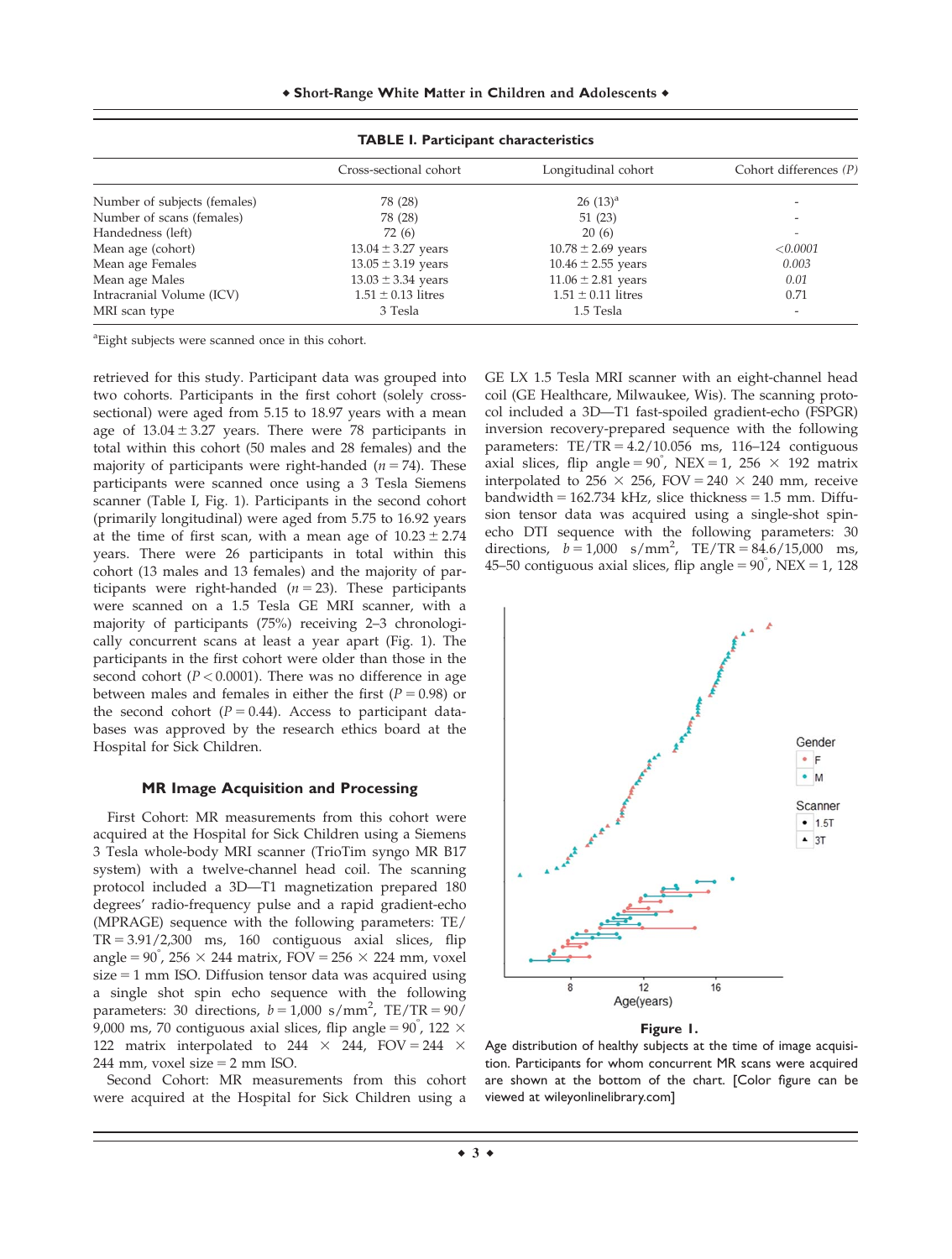$\times$  128 matrix interpolated to 256  $\times$  256, FOV = 240  $\times$ 240 mm, receive bandwidth  $= 1.953.12$  kHz, slice thickness  $= 3$  mm.

All images were corrected for inhomogeneity and eddy currents, and processed using the functional magnetic resonance imaging of the brain (FMRIB) Software Library (FSL) [Behrens et al., 2003, 2007; Smith et al., 2004; Woolrich et al., 2009] and ANALYZE<sup>TM</sup> Imaging Software (Biomedical Imaging Resource, Mayo Foundation) We manually masked out nonbrain tissue from T1 and diffusion-weighted scans in ANALYZETM (Fig. 2). Brainextracted T1 images were automatically classified into grey matter, white matter, and cerebrospinal fluid using the automatic tissue segmentation algorithm FSL-FAST (FMRIB Automated Segmentation Tool) [Zhang et al., 2001]. The image intensities of brain-extracted T1 images were inverted to highlight the CSF, which allowed for better co-registration with diffusion-weighted images. Coregistration of T1 and diffusion-weighted images was achieved by way of a twelve-dimension linear transformation, followed by nonlinear warping using a second-order nonlinear parameter model [Woods et al., 1998]. Coregistration produced a T1-to-DTI transformation matrix that enabled the transformation of T1 anatomical information into DTI space. White matter segmentations on T1 images were subdivided into compartments using a wellvalidated anatomic template [Mazziotta et al., 2001]. The template consisted of eight cerebral (bilateral frontal, parietal, temporal, and occipital hemispheric) and four posterior fossa (pontine, vermal, and bilateral cerebellar hemispheric) regions. Specifically, the template was applied to the T1 of all subjects by way of affine transformation [Woods et al., 1998]. Compartmentalized T1 scans were registered to the previously created T1-to-DTI matrices using linear and nonlinear transformations to delineate white matter compartments within DTI space [Mabbott et al., 2009]. For each scan, this template-derived compartmentalized image served as the source image in the estimation of short range white matter across the cerebrum.

## **Estimation of Short-Range White Matter**

The same protocol for estimating short-range WM measures was used for both cohorts. As short-range white matter is primarily intra-lobar, we approached short-range tract estimation in 2 stages; (a) we estimated all possible white matter tracts within each lobe using probabilistic tractography, (b) we delineated short-range tracts from all possible connections by applying a thresholding protocol to all delineated tracts. Tracts were seeded from a region of interest (ROI) which corresponded to each cerebral lobe within a given hemisphere. Seed ROI's were created by applying each individual's template-derived T1-to-DTI matrix to zero diffusion images by way of affine transformation (Fig. 3). This resulted in the parcellation of individual brains into discrete lobar regions. Prior to



Segment white matter



Co-registration of segmented T1 and diffusion-weighted scans to produce T1-to-DTI matrix



T1-to-DTI matrix was used to create DTI maps

#### **Figure 2.**

A brief summary of the processing stream used to derive DTI measures. Extraction of brain tissue and segmentation of white matter on T1 and diffusion-weighted scans was followed by an affine co-registration process to produce T1-to-DTI transformation matrices. These matrices were used to compartmentalize cerebral white matter and to create DTI maps from which DTI indices were calculated.

tractography, lobar ROI's were isolated and applied to zero diffusion images in order to create exclusion masks wherein all other white matter tracts were to be excluded (see Supporting Information Fig. S1 for a full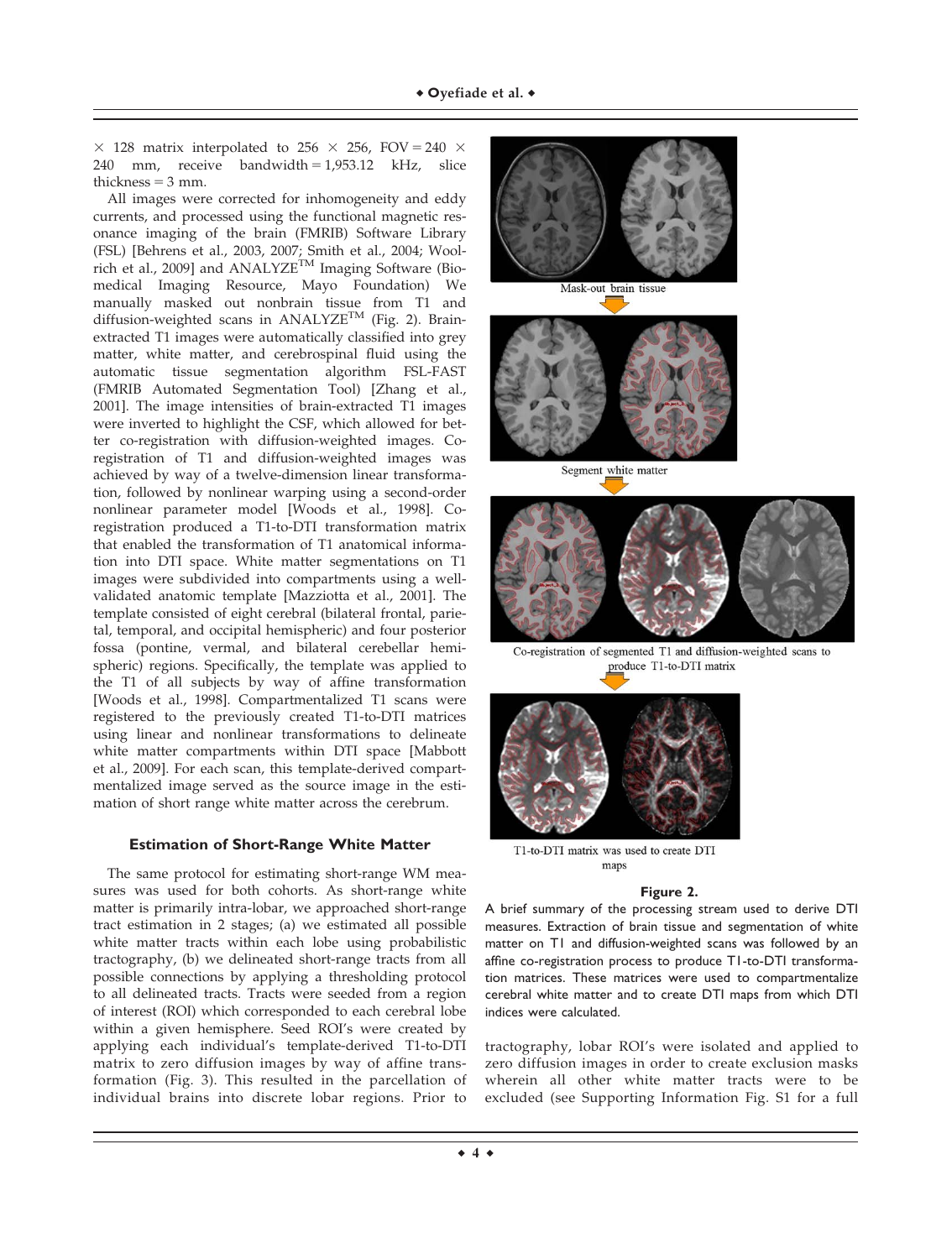



A summary of the analysis pipeline used for short range WM delineation. Diffusion-weighted (DW) images were parcellated into discrete lobar regions using a template-derived T1-to-DTI transformation matrix. All possible WM tracts within each lobe were delineated using probabilistic tractography. Elimination of

illustration). Probabilistic tractography was performed using the FSL Probtrackx tool [Behrens et al., 2003, 2007] to delineate white matter tracts within each lobe (Fig. 3). Short range WM connect adjacent gyri within lobes and tend to have a characteristic "U" shape that may be either short (connecting neighboring intra-lobar gyri) or elongated (connecting more distant intra-lobar gyri). To enable visual identification of short-range white matter, we applied a thresholding protocol aimed at pruning the total number of probabilistic streamlines passing through all the voxels in a given lobe. First, we ignored spurious streamlines to minimize the effect of outliers on tract estimation [Jenkinson et al., 2012; Smith et al., 2004]. Next, we assessed the effect of eliminating streamlines in a step-wise fashion on the visualization of short-range tracts. We segmented a subset of our data ( $n = 26$ ) at predefined fractions of total number of probabilistic streamlines passing through all nonzero voxels (10–90%). Following visual inspection and qualitative inter-rater consensus by multiple raters (S.A, C.R, and A.O), short-range tracts were best observed when 60% of the total number of probabilistic streamlines was removed (Fig. 3). Subsequently, we thresholded all delineated tracts within each lobe, and calculated DTI measures (FA, MD, AD, and RD) by averaging across all nonzero voxels.

## **Statistical Analyses**

We modeled the developmental trajectory of short range white matter by analyzing age-related changes in DTI indices across the brain. As prior research has shown that normal white matter development may follow linear and curvilinear patterns of age-related change [Lebel and 60% of probabilistic streamlines revealed short range WM tracts within each lobe. Color codes: Right hemisphere—frontal (red), parietal (pink), temporal (brown), occipital (cyan). Left hemisphere—frontal (blue), parietal (yellow), temporal (green), occipital (orange).

Beaulieu, 2011; Lebel et al., 2008], we considered age, age<sup>2</sup>, and  $age<sup>3</sup>$  terms in our models. We computed whole-lobe indices for the entire frontal, parietal, temporal, and occipital lobes by averaging corresponding left and right hemisphere lobes. Model fits were calculated for the entire frontal, parietal, temporal, and occipital lobes. Separate fits were also calculated for left and right hemisphere frontal, parietal, temporal, and occipital lobes. Participant sex, handedness, and intracranial volume (ICV) were included as covariates in each model. Intracranial volume was obtained by calculating the total volume (in  $mm<sup>3</sup>$ ) of all nonzero voxels in brain-extracted T1 images. To better account for overall white matter change with age, we initially analyzed agerelated changes in each lobe as a function of overall FA, MD, AD, and RD. Residuals obtained from these models represent the proportion of short range WM information not explained by whole-brain white matter. We included these residuals as covariates in our analyses to control for information obtained from overall WM change with age (wb).

For data from the first cohort (cross-sectional data), we analyzed age-related changes in each DTI index using a general linear model:

$$
DTI index=A \bullet age + A \bullet age^{2} + A \bullet age^{3} + B \bullet sex + C \bullet hand + D \bullet ICV + E \bullet wb + \varepsilon.
$$

For data from the second cohort (primarily longitudinal data), we analyzed age-related changes in each DTI index using a linear mixed-effects model:

$$
DTI\ index = (A + S_A) \bullet age + (A + S_A) \bullet age^2 + (A + S_A) \bullet age^3
$$
  
+ 
$$
B \bullet sex + C \bullet hand + D \bullet ICV + E \bullet wb + \varepsilon.
$$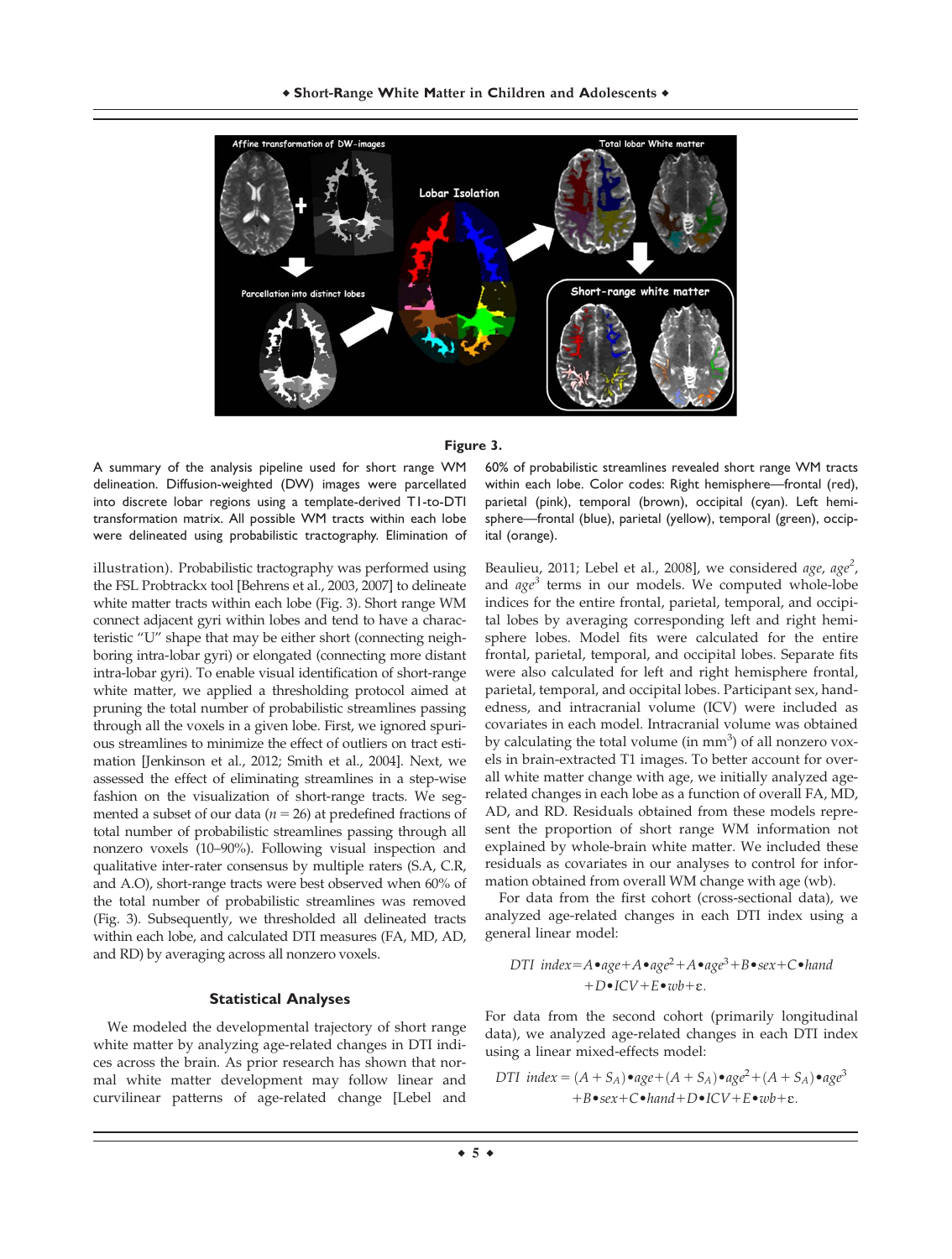For the second model, the error term ' $\varepsilon$ ' includes deviations from model predictions due to the random variation associated with participant age.  $S_A$  in the age term accounted for this variability, representing the participantspecific random intercept and slope terms for the age variable. A random intercept term increased the expressivity of our models by allowing predictions to vary across participants, while a random slope term captured variation in the rate of change in DTI indices across participants. The inclusion of random intercept and slope terms ensured that sources of random variation associated with the age variable were captured within model estimates. Additionally, it was necessary for practical reasons to simplify the random effect structure of our model as estimation procedures for complex linear mixed-effect models often fail to converge in a reasonable amount of iterations [Barr et al., 2013; Bolker et al., 2009]. To enable model convergence, we ignored correlations between random intercept and slope terms. All model estimations and  $p$  value calculations were done in R using the lme4 package [Bates et al., 2015]. The lme4 package uses a Satterthwaite approximation to degrees of freedom and calculates  $p$  values from sequential tests of all effects in the model. We applied a False Discovery Rate (FDR) adjustment to  $p$  values in order to correct for multiple comparisons. Whereas  $p$  values estimate the proportion of truly null features that are called significant, FDR-adjusted  $p$  values, or  $q$  values, estimate the proportion of significant features that are truly null [Benjamini and Hochberg, 1995; Yekutieli and Benjamini, 1999]. For the purposes of our study, features with q values  $\leq$ 5% were called significant. Initial analyses revealed significant effects of age for only linear models (Supporting Information Tables S1 and S2). We therefore dropped nonlinear terms from model fits in the final analyses.

## **RESULTS**

## **Whole-Lobe and Hemispheric Changes in Short Range WM within the Cross-Sectional Cohort**

Age-related differences in DTI measures were observed in every lobe except the occipital lobes (Table IIa). FA was larger in older versus younger children/adolescents in frontal, parietal, and temporal lobes (Frontal: slope = 0.0031,  $q = 0.023$ ,  $R^2 = 0.06$ . Parietal: slope = 0.0025,  $q = 0.049$ ,  $R^2 = 0.05$ . Temporal: slope = 0.0027,  $q = 0.0434$ ,  $R^2 = 0.08$ ) (Fig. 4). MD was smaller in older versus younger participants in the frontal (slope =  $-6.27 \times 10^{-6}$  mm<sup>2</sup>  $\sin^{-1} \text{yr}^{-1}$ ,  $q < 0.0001$ ,  $R^2 = 0.4$ ), parietal (slope = -3.75  $\times$  $10^{-6}$  mm<sup>2</sup> s<sup>-1</sup> yr<sup>-1</sup>, q < 0.0001, R<sup>2</sup> = 0.21) and temporal lobes (slope =  $-3.32 \times 10^{-6}$  mm<sup>2</sup> s<sup>-1</sup> yr<sup>-1</sup>, q =0.003, R<sup>2</sup>  $=0.11$ ) (Fig. 5). Likewise, RD was smaller in the frontal  $\text{(slope} = -6.30 \times 10^{-6} \text{ mm}^2 \text{ s}^{-1} \text{ yr}^{-1}$ ,  $q < 0.001$ ,  $R^2 = 0.28$ ), parietal (slope = -4.00  $\times$  10<sup>-6</sup> mm<sup>2</sup> s<sup>-1</sup> yr<sup>-1</sup>, q = 0.0011,  $R^2$  =0.14) and temporal lobes (slope = -3.98  $\times$  10<sup>-6</sup> mm<sup>2</sup>

 $s^{-1}$  yr<sup>-1</sup>,  $q = 0.0012$ ,  $R^2 = 0.16$ ) (Fig. 7). Lower AD in older versus younger participants was observed in only the frontal and parietal lobes (Frontal: slope =  $-6.20 \times 10^{-6}$  mm<sup>2</sup>  $\rm s^{-1}$   $\rm yr^{-1}$ <sup>1</sup>, q <0.001,  $R^2 = 0.24$ . Parietal: slope = -3.19  $\times$  $10^{-6}$  mm<sup>2</sup> s<sup>-1</sup> yr<sup>-1</sup>, q = 0.049, R<sup>2</sup> = 0.12) (Fig. 6).

Regional analyses within each hemisphere revealed larger FA in older versus younger participants in the frontal and temporal lobes of the left hemisphere (Frontal: left slope = 0.004,  $q = 0.003$ ; right slope = 0.002;  $q = 0.14$ . Temporal: left slope = 0.003,  $q = 0.02$ ; right slope = 0.002;  $q = 0.15$ ) (Table IIb). We also found larger age-related differences for FA in the parietal lobes of the right hemisphere but not the left (left slope = 0.002,  $q = 0.22$ ; right slope = 0.003;  $q = 0.02$ ). MD was lower in older versus younger participants in bilateral frontal (left slope =  $-7.47 \times 10^{-6}$  mm<sup>2</sup>s<sup>-1</sup>yr<sup>-1</sup>,  $q < 0.0001$ ; right slope = -5.06  $\times$  10<sup>-6</sup> mm<sup>2</sup>s<sup>-1</sup>yr<sup>-1</sup>;  $q$  < 0.0001), parietal (left slope = -2.67  $\times$  10<sup>-6</sup> mm<sup>2</sup>s<sup>-1</sup>yr<sup>-1</sup>,  $q = 0.02$ ; right slope =  $-4.81 \times 10^{-6}$  mm<sup>2</sup>s<sup>-1</sup>yr<sup>-1</sup>;  $q < 0.0001$ ), and temporal lobes (left slope =  $-2.22 \times 10^{-6}$  mm<sup>2</sup>s<sup>-1</sup>yr<sup>-1</sup> ,  $q = 0.07$ ; right slope =  $-4.41 \times 10^{-6}$  mm<sup>2</sup>s<sup>-1</sup>yr<sup>-1</sup>;  $q = 0.0003$ ). RD was also lower in bilateral frontal (left slope =  $-7.71 \times$  $10^{-6}$  mm<sup>2</sup>s<sup>-1</sup>yr<sup>-1</sup>, q < 0.0001; right slope = -4.67  $\times$  10<sup>-6</sup>;  $q = 0.0002$ ), parietal (left slope =  $-2.71 \times 10^{-6}$  mm<sup>2</sup>s<sup>-1</sup>yr<sup>-1</sup>,  $q = 0.05$ ; right slope =  $-4.67 \times 10^{-6}$  mm<sup>2</sup>s<sup>-1</sup>yr<sup>-1</sup>;  $q = 0.003$ ), and temporal lobes (left slope =  $-3.64 \times 10^{-6}$  mm<sup>2</sup>s<sup>-1</sup>yr<sup>-1</sup>,  $q = 0.005$ ; right slope =  $-4.3 \times 10^{-6}$  mm<sup>2</sup>s<sup>-1</sup>yr<sup>-1</sup>;  $q = 0.001$ ). AD was lower in the frontal lobes of the left hemisphere (Frontal: left slope:  $-7.02 \times 10^{-6}$  mm<sup>2</sup>s<sup>-1</sup>yr<sup>-1</sup>,  $q = 0.0003$ ) as well as in the frontal, parietal, and temporal lobes of the right hemisphere (Frontal: right slope =  $-5.67 \times 10^{-6}$ ) mm<sup>2</sup>s<sup>-1</sup>yr<sup>-1</sup>, q = 0.0006. Parietal: right slope = -3.79  $\times$  10<sup>-6</sup> mm<sup>2</sup>s<sup>-1</sup>yr<sup>-1</sup>,  $q = 0.05$ ; Temporal: right slope =  $-4.60 \times 10^{-7}$  $mm^2 s^{-1} yr^{-1}$ ,  $q = 0.03$ ).

## **Whole-Lobe and Hemispheric Changes in Short-Range WM within the Primarily Longitudinal Cohort**

For the second cohort, we found significant age-related increases in FA in the frontal lobes (Frontal:  $slope = 0.0031$ ,  $q = 0.034$ ,  $R^2 = 0.25$  (Table IIIa). Regional analyses within each hemisphere showed significant age-related increases in FA in the frontal, parietal, and temporal lobes of the left hemisphere (Frontal: left slope = 0.0035,  $q = 0.03$ . Parietal: left slope = 0.0046,  $q = 0.03$ . Temporal: left slope = 0.0048,  $q = 0.03$ ) (Table IIIb). There were no significant changes in MD, AD, and RD within this cohort.

## **Qualitative Comparison of Trajectories between Cohorts**

Whole-lobe maturational trajectories between both cohorts are presented in Figures 4–7. We observed similar trends of increasing FA and decreasing MD, AD, and RD in the frontal, parietal, and temporal lobes of both cohorts. However, different trends were observed for the occipital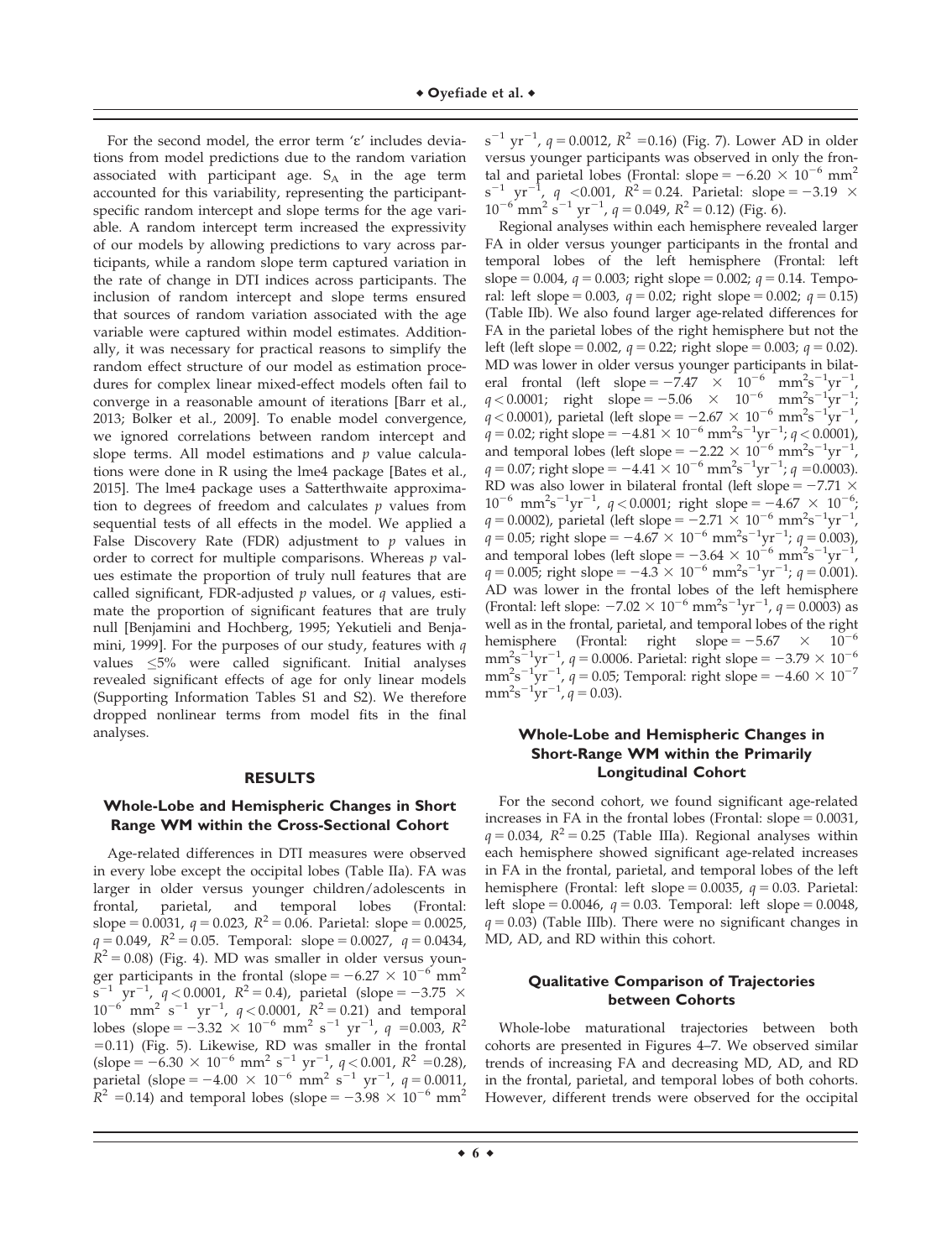| a           |                                  |                                    |                                                 |                            |                  |                                    |                          |                  |
|-------------|----------------------------------|------------------------------------|-------------------------------------------------|----------------------------|------------------|------------------------------------|--------------------------|------------------|
| DTI measure | Intercept                        | Slope                              |                                                 | $\ensuremath{\mathsf{SE}}$ |                  | $\mathbb{R}^2$                     | $\boldsymbol{P}$         | $\boldsymbol{q}$ |
| FA          |                                  |                                    |                                                 |                            |                  |                                    |                          |                  |
| Frontal     | 0.325<br>0.0031                  |                                    |                                                 | 0.0012                     |                  | 0.06                               | 0.018                    | 0.023            |
| Parietal    | 0.310                            | 0.0025                             |                                                 | 0.0011                     |                  | 0.05                               | 0.074                    | 0.049            |
| Temporal    | 0.274                            | 0.0027                             |                                                 | 0.0012                     |                  | 0.08                               | 0.012                    | 0.043            |
| Occipital   | 0.226                            | 0.0010                             |                                                 | 0.0013                     |                  | 0.02                               | 0.607                    | 0.539            |
| MD          | $mm^2/s$                         | $mm^2/s/year$                      |                                                 |                            |                  |                                    |                          |                  |
| Frontal     | $-6.27 \times 10^{-6}$<br>0.0008 |                                    | $8.74\,\times\,10^{-7}$                         |                            |                  | 0.40                               | $5.67\times10^{-10}$     | < 0.0001         |
| Parietal    | $-3.75 \times 10^{-6}$<br>0.0008 |                                    |                                                 | $8.78\,\times\,10^{-7}$    |                  | 0.21                               | $6.07 \times 10^{-5}$    | < 0.001          |
| Temporal    | $-3.32 \times 10^{-6}$<br>0.0009 |                                    |                                                 | $9.91\,\times\,10^{-7}$    |                  | 0.11                               | 0.0013                   | 0.003            |
| Occipital   | $-6.13 \times 10^{-7}$<br>0.0008 |                                    |                                                 | $1.14 \times 10^{-6}$      |                  | $\overline{\phantom{a}}$           | 0.593                    |                  |
| AD          | $mm^2/s$                         | $mm^2/s/year$                      |                                                 |                            |                  |                                    |                          |                  |
| Frontal     | 0.0011                           | $-6.20 \times 10^{-6}$             |                                                 | $1.37\times10^{-6}$        |                  | 0.24                               | $2.30 \times 10^{-5}$    | < 0.001          |
| Parietal    | 0.0011                           |                                    | $-3.19 \times 10^{-6}$<br>$1.48 \times 10^{-6}$ |                            |                  | 0.12                               | 0.034                    |                  |
| Temporal    | 0.0011                           | $-1.99 \times 10^{-6}$             | $1.79 \times 10^{-6}$                           |                            |                  | 0.01                               | 0.090                    |                  |
| Occipital   | 0.0010                           | $-8.34 \times 10^{-6}$             |                                                 | $1.32 \times 10^{-6}$      |                  | 0.04                               | 0.530                    |                  |
| <b>RD</b>   | $mm^2/s$                         | $mm^2/s/year$                      |                                                 |                            |                  |                                    |                          | 0.606            |
| Frontal     | $-6.30 \times 10^{-6}$<br>0.0007 |                                    |                                                 | $1.10\times10^{-6}$        |                  | 0.28                               | $2.12 \times 10^{-7}$    |                  |
| Parietal    | $-4.00 \times 10^{-6}$<br>0.0007 |                                    | $1.07 \times 10^{-6}$                           |                            |                  | 0.14                               | 0.0004                   |                  |
| Temporal    | $-3.98 \times 10^{-6}$<br>0.0007 |                                    | $1.08 \times 10^{-6}$                           |                            |                  | 0.15                               | 0.0005                   |                  |
| Occipital   | $-4.98 \times 10^{-7}$<br>0.0007 |                                    |                                                 | $1.44 \times 10^{-6}$      |                  | $\overline{\phantom{a}}$           | 0.731                    |                  |
| b           |                                  |                                    |                                                 |                            |                  |                                    |                          |                  |
| DTI measure | Left hemisphere                  |                                    |                                                 |                            | Right hemisphere |                                    |                          |                  |
|             | Intercept                        | Slope                              | $\mathbb{R}^2$                                  | $\boldsymbol{q}$           | Intercept        | Slope                              | $\mathbb{R}^2$           | q                |
| FA          |                                  |                                    |                                                 |                            |                  |                                    |                          |                  |
| Frontal     | 0.355                            | 0.004                              | 0.11                                            | 0.003                      | 0.391            | 0.002                              | 0.02                     | 0.14             |
| Parietal    | 0.357                            | 0.002                              | 0.01                                            | 0.22                       | 0.323            | 0.003                              | 0.12                     | 0.02             |
| Temporal    | 0.332                            | 0.003                              | 0.10                                            | $0.02\,$                   | 0.357            | 0.002                              | 0.03                     | 0.15             |
| Occipital   | 0.337                            | 0.001                              | $\equiv$                                        | 0.57                       | 0.300            | 0.001                              | $\overline{\phantom{a}}$ | 0.55             |
| MD          | $mm^2/s$                         | $mm^2/s/yr~(\times~10^{-6})$       |                                                 |                            | $mm^2/s$         | $mm^2/s/yr \ ( \times 10^{-6} )$   |                          |                  |
| Frontal     | 0.00088                          | $-7.47$                            | 0.37                                            | < 0.0001                   | 0.00082          | $-5.06$                            | 0.29                     | < 0.0001         |
| Parietal    | 0.00083                          | $-2.67$                            | 0.10                                            | 0.02                       | 0.00088          | $-4.81$                            | 0.22                     | 0.0001           |
| Temporal    | 0.0009                           | $-2.22$                            | 0.02                                            | $0.07\,$                   | 0.00089          | $-4.41$                            | 0.19                     | 0.0003           |
| Occipital   | 0.00079                          | $-1.28$                            | $\overline{\phantom{a}}$                        | 0.37                       | 0.00084          | 0.06                               | $\frac{1}{2}$            | 0.98             |
| AD          | $mm^2/s$                         | $mm^2/s/yr \; (\times \; 10^{-6})$ |                                                 |                            | $mm^2/s$         | $mm^2/s/yr \; (\times \; 10^{-6})$ |                          |                  |
| Frontal     | 0.0012                           | $-7.02$                            | 0.17                                            | 0.0003                     | 0.0012           | $-5.35$                            | 0.21                     | 0.0006           |
| Parietal    | 0.0012                           | $-2.57$                            | 0.12                                            | 0.14                       | 0.0012           | $-3.79$                            | 0.07                     | 0.05             |
| Temporal    | 0.0012                           | $-0.60$                            | $\overline{\phantom{a}}$                        | 0.82                       | 0.0012           | $-4.60$                            | 0.05                     | 0.03             |
| Occipital   | 0.0011                           | $-1.70$                            | 0.01                                            | 0.31                       | 0.0011           | $-7.06$                            | $\frac{1}{2}$            | 0.98             |

## **TABLE II. Age-related differences in (a) whole-lobe and (b) hemispheric DTI measures across the brain for participants in the cross-sectional cohort**

SE—Standard error of slope.

 $RD$  mm<sup>2</sup>/s

q-FDR-adjusted p-values. Values that survived FDR correction are bolded.

 $\text{/s}$  mm<sup>2</sup>/s/yr ( $\times 10^{-6}$ )

lobes in both cohorts. For the first cohort we observed smaller slopes for DTI measures in the occipital lobes (FA: 0.001, MD:  $-6.13 \times 10^{-7}$  mm<sup>2</sup>s<sup>-1</sup>yr<sup>-1</sup>, AD:  $-8.34 \times$  $10^{-7}$  mm<sup>2</sup>s<sup>-1</sup>yr<sup>-1</sup>, RD: -4.98  $\times$  10<sup>-7</sup> mm<sup>2</sup>s<sup>-1</sup>yr<sup>-1</sup>). For the second cohort, we observed larger slopes for DTI measures in the occipital lobes (FA: 0.0034, MD:  $-4.01 \times$ 

 $10^{-6}$  mm<sup>2</sup>s<sup>-1</sup>yr<sup>-1</sup>, AD: -1.99 × 10<sup>-6</sup> mm<sup>2</sup>s<sup>-1</sup>yr<sup>-1</sup>, RD:  $-4.38 \times 10^{-6}$  mm<sup>2</sup>s<sup>-1</sup>yr<sup>-1</sup>). Although not significant, larger values in the second cohort show that data from the primarily longitudinal cohort is more sensitive to agerelated changes in short range WM within the occipital lobes.

 $\sinh^2/s / \text{yr} \ (2.10^{-6})$ 

 $mm^2$ /s

Frontal  $0.00070$   $-7.71$   $0.02$   $< 0.0004$   $-4.67$   $0.17$   $0.0003$ Parietal  $0.00066$   $-2.71$   $0.02$   $0.05$   $0.00072$   $-5.28$   $0.23$   $0.0001$ Temporal 0.00074  $-3.64$  0.11 **0.005** 0.00071  $-4.3$  0.17 **0.001** Occipital 0.00064 -1.10 - 0.57 0.00070 0.48 - 0.98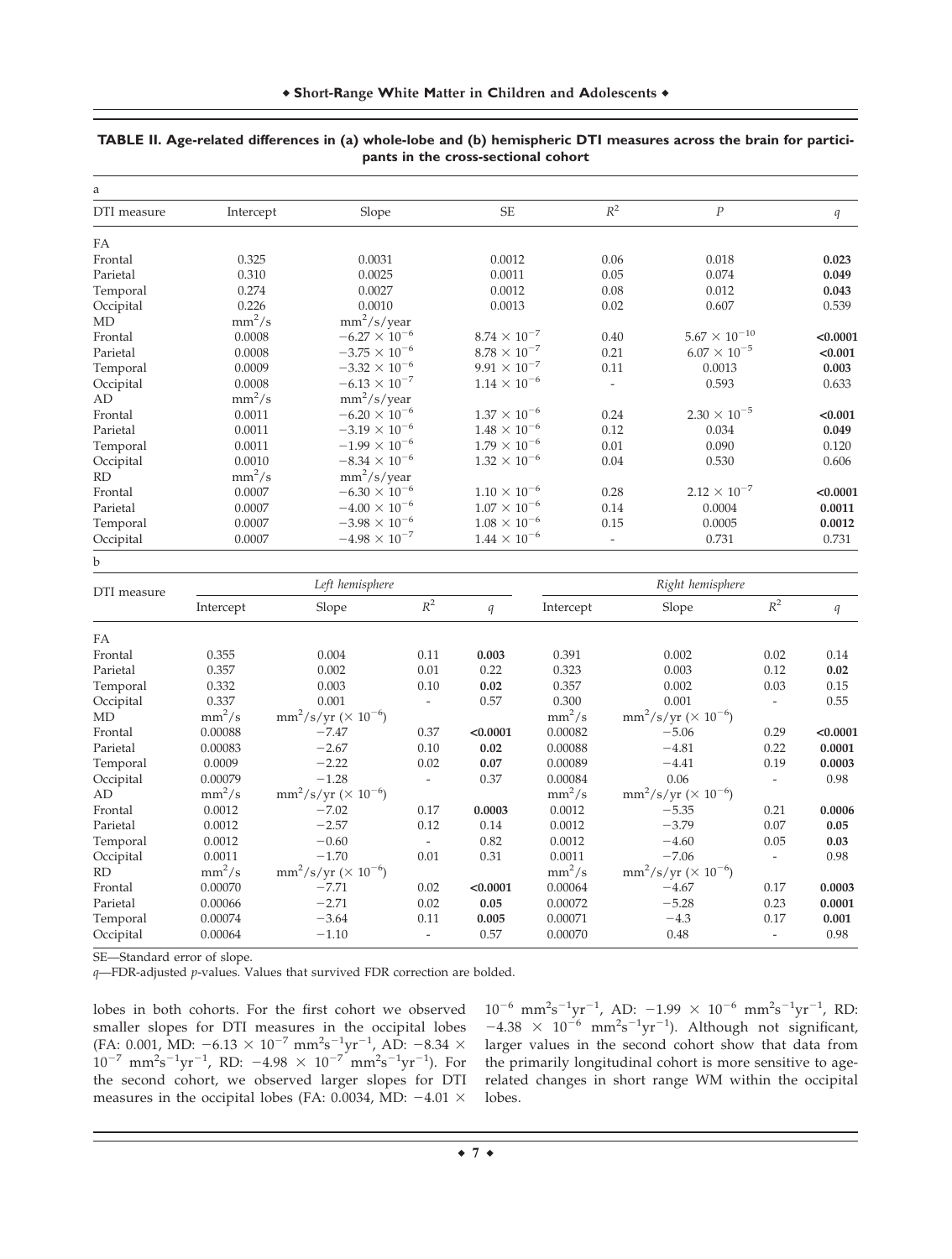

## **Figure 4.**

Age-related changes in FA of short range WM across the brain. The different trajectories within each lobe are color-coded, while repeated scans per individual are shown in the longitudinal plot. In contrast to the rest of the brain, we did not observe significant age-related changes in FA in the occipital lobes of participants in the cross-sectional cohort. [Color figure can be viewed at [wileyonlinelibrary.com\]](http://wileyonlinelibrary.com)





Age-related changes in MD of short range WM across the brain. There were no age-related changes in MD in the occipital lobes of participants in the cross-sectional cohort. [Color figure can be viewed at [wileyonlinelibrary.com](http://wileyonlinelibrary.com)]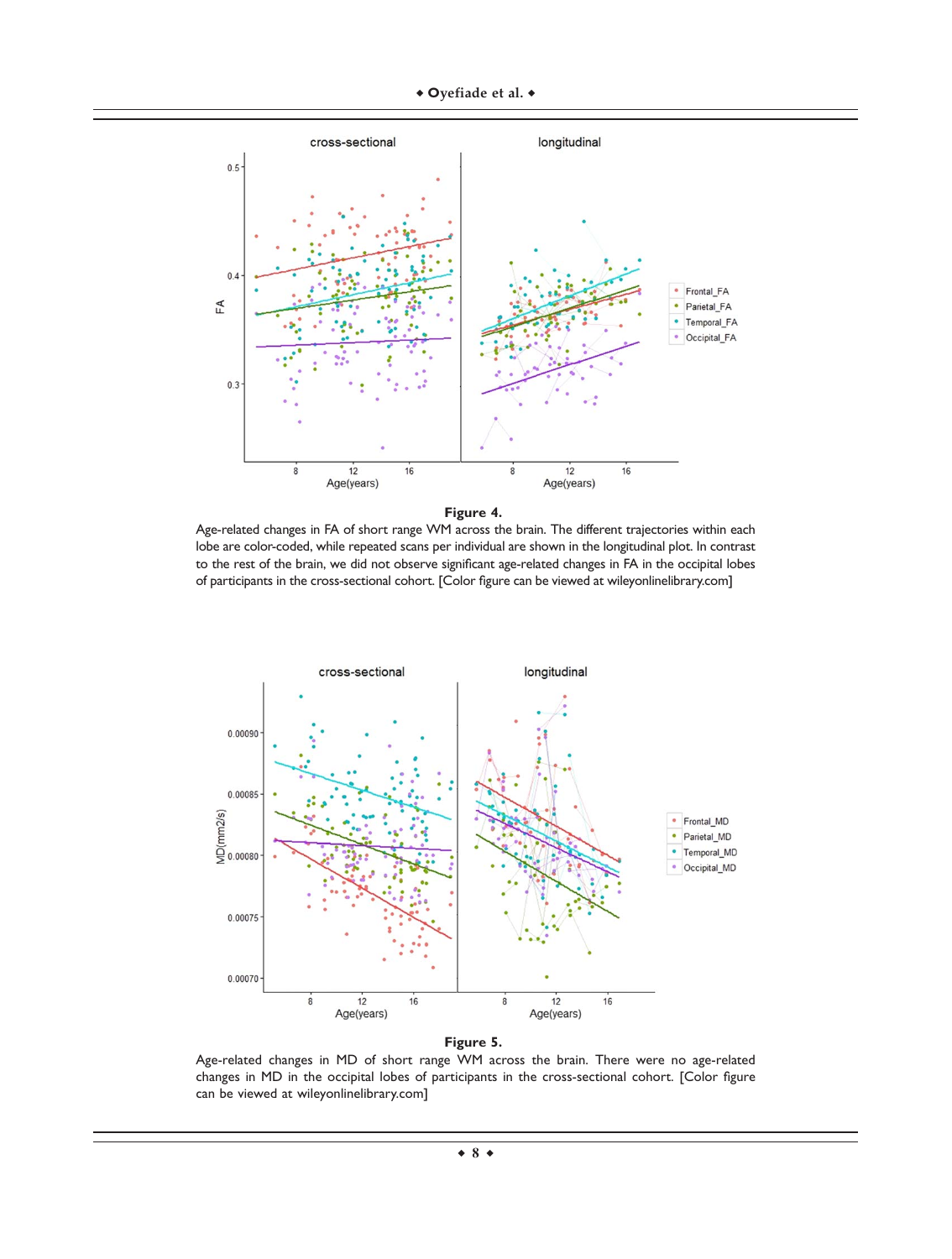

**Figure 6.** Age-related changes in AD of short range WM across the brain. [Color figure can be viewed at [wileyonlinelibrary.com](http://wileyonlinelibrary.com)]

#### **DISCUSSION**

Most studies exploring white matter maturation in childhood/adolescence have utilized cross-sectional approaches. These studies have found larger FA and smaller MD, AD, and RD with increasing age across developing long range WM tracts [Barnea-Goraly et al., 2005; Eluvathingal et al., 2007; Mukherjee et al., 2001]. More recent studies have utilized a longitudinal approach to explore WM development in children/adolescents and young adults, and have found both linear and nonlinear age-related increases in FA and decreases in MD, AD, and RD across long range WM [Lebel and Beaulieu, 2011; Lebel et al., 2008]. We extended these findings to shortrange WM across the cerebrum in a sample of healthy children and adolescents by analyzing age-related differences in DTI measures acquired from cross-sectional and primarily longitudinal cohorts. For participants in the cross-sectional cohort we found significantly larger FA in the frontal, parietal, and temporal lobes, and smaller MD, and RD in the frontal, parietal, and temporal lobes. Changes in FA in the frontal and temporal lobes were lateralized to the left hemisphere, while changes in FA in the parietal lobes were lateralized to the right hemisphere. Changes in MD, AD, and RD were observed bilaterally. We validated findings from the cross-sectional cohort by examining similar changes in DTI measures within a primarily longitudinal cohort of participants. We found significant age-related increases in FA in the frontal, parietal, and temporal lobes which were lateralized to the left

hemisphere. Importantly, these effects are observed after controlling for whole-brain white matter with age, suggesting age-related trajectories unique to short range white matter connections. Furthermore, our results are in concert with those from a prior investigation of short range WM development that showed age-related increases in FA and decreases in MD and RD across the cerebrum in a healthy sample of children aged 10-18 years (Wu et al., 2014). Taken together, our findings suggest that short range WM continues to develop during childhood and adolescence, with the most robust differences occurring in the frontal, parietal, and temporal lobes.

During normal WM development, FA is shown to increase along with decreases in MD and RD as the brain matures from childhood to adulthood [Barnea-Goraly et al., 2005; Eluvathingal et al., 2007; Lebel and Beaulieu, 2011; Lebel et al., 2008; Mukherjee et al., 2001]. The converse is true in later life; decreases in FA along with increases in MD and RD are typically observed owing to normal declines in the microstructural constituency of WM [Westlye et al., 2009; Lebel et al., 2012; Phillips et al., 2013]. Though the biological determinants of diffusion parameters are not fully understood, increases in FA along with decreases in MD have been associated with greater maturation of long-range white matter connections in healthy children and adolescents [Barnea-Goraly et al., 2005; Eluvathingal et al., 2007; Lebel and Beaulieu, 2011; Lebel et al., 2008] while decreases in RD have been related to improved myelination and axonal packing of these tracts [Beaulieu et al., 2002; Song et al., 2005]. In line with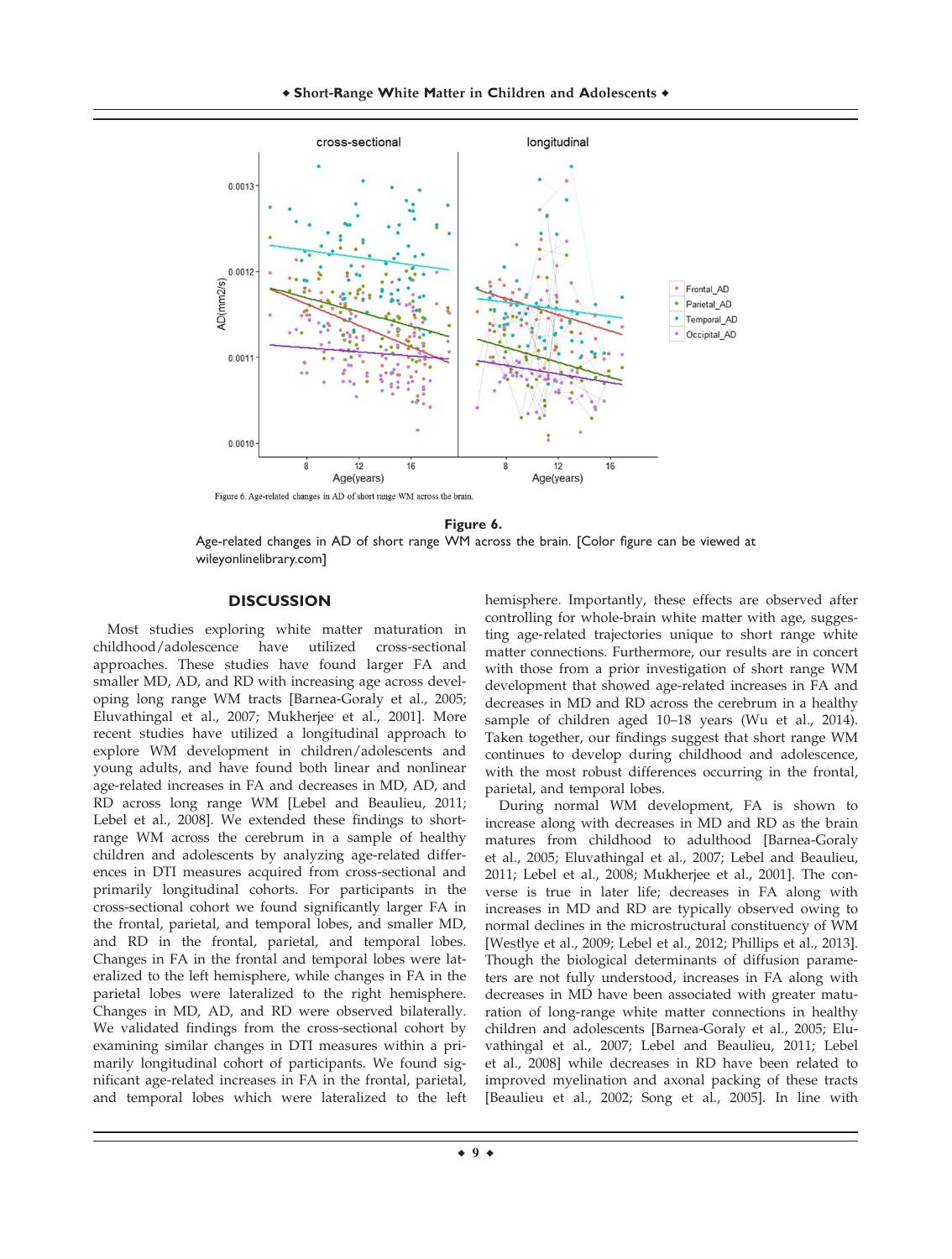| a                        |          |                        |                       |       |                  |       |  |  |  |
|--------------------------|----------|------------------------|-----------------------|-------|------------------|-------|--|--|--|
| DTI measure<br>Intercept |          | Slope                  | <b>SE</b>             | $R^2$ | $\boldsymbol{P}$ | q     |  |  |  |
| FA                       |          |                        |                       |       |                  |       |  |  |  |
| Frontal                  | 0.324    | 0.0031                 | 0.0009                | 0.25  | 0.002            | 0.034 |  |  |  |
| Parietal                 | 0.356    | 0.0031                 | 0.0013                | 0.15  | 0.027            | 0.110 |  |  |  |
| Temporal                 | 0.282    | 0.0034                 | 0.0014                | 0.21  | 0.017            | 0.110 |  |  |  |
| Occipital                | 0.235    | 0.0034                 | 0.0015                | 0.17  | 0.024            | 0.110 |  |  |  |
| MD                       | $mm^2/s$ | $mm^2/s/year$          |                       |       |                  |       |  |  |  |
| Frontal                  | 0.0008   | $-6.06 \times 10^{-6}$ | $2.27 \times 10^{-6}$ | 0.23  | 0.087            | 0.200 |  |  |  |
| Parietal                 | 0.0007   | $-4.17 \times 10^{-6}$ | $2.59 \times 10^{-6}$ | 0.11  | 0.224            | 0.282 |  |  |  |
| temporal                 | 0.0008   | $-5.35 \times 10^{-6}$ | $2.38 \times 10^{-6}$ | 0.18  | 0.122            | 0.243 |  |  |  |
| Occipital                | 0.0008   | $-4.01 \times 10^{-6}$ | $2.33 \times 10^{-6}$ | 0.13  | 0.208            | 0.282 |  |  |  |
| AD                       | $mm^2/s$ | $mm^2/s/year$          |                       |       |                  |       |  |  |  |
| Frontal                  | 0.0010   | $-4.60 \times 10^{-6}$ | $3.05\times10^{-6}$   | 0.14  | 0.229            | 0.282 |  |  |  |
| Parietal                 | 0.0011   | $-3.62\times10^{-6}$   | $2.95 \times 10^{-6}$ | 0.13  | 0.308            | 0.352 |  |  |  |
| Temporal                 | 0.0011   | $-3.15 \times 10^{-6}$ | $3.39 \times 10^{-6}$ | 0.04  | 0.414            | 0.442 |  |  |  |
| Occipital                | 0.0010   | $-1.99 \times 10^{-6}$ | $2.98 \times 10^{-6}$ | 0.08  | 0.553            | 0.553 |  |  |  |
| <b>RD</b>                | $mm^2/s$ | $mm^2/s/year$          |                       |       |                  |       |  |  |  |
| Frontal                  | 0.0006   | $-6.44 \times 10^{-6}$ | $2.04 \times 10^{-6}$ | 0.22  | 0.065            | 0.200 |  |  |  |
| Parietal                 | 0.0006   | $-4.57 \times 10^{-6}$ | $2.61 \times 10^{-6}$ | 0.11  | 0.201            | 0.282 |  |  |  |
| Temporal                 | 0.0007   | $-6.21 \times 10^{-6}$ | $2.12 \times 10^{-6}$ | 0.19  | 0.088            | 0.200 |  |  |  |
| Occipital                | 0.0007   | $-4.38 \times 10^{-6}$ | $2.27 \times 10^{-6}$ | 0.09  | 0.186            | 0.282 |  |  |  |
| b                        |          |                        |                       |       |                  |       |  |  |  |

## **TABLE III. Age-related changes in (a) whole-lobe and (b) hemispheric DTI measures across the brain for participants in the primarily longitudinal cohort**

| DTI measure |           | Left hemisphere                 |       |                  |           | Right hemisphere                   |       |                  |  |
|-------------|-----------|---------------------------------|-------|------------------|-----------|------------------------------------|-------|------------------|--|
|             | Intercept | Slope                           | $R^2$ | $\boldsymbol{q}$ | Intercept | Slope                              | $R^2$ | $\boldsymbol{q}$ |  |
| FA          |           |                                 |       |                  |           |                                    |       |                  |  |
| Frontal     | 0.331     | 0.0035                          | 0.27  | 0.03             | 0.320     | 0.0027                             | 0.18  | 0.13             |  |
| Parietal    | 0.347     | 0.0046                          | 0.25  | 0.03             | 0.364     | 0.0017                             | 0.05  | 0.71             |  |
| Temporal    | 0.281     | 0.0048                          | 0.28  | 0.03             | 0.278     | 0.0023                             | 0.14  | 0.26             |  |
| Occipital   | 0.281     | 0.003                           | 0.10  | 0.24             | 0.178     | 0.0038                             | 0.27  | 0.21             |  |
| MD          | $mm^2/s$  | $mm^2/s/yr \ ( \times 10^{-6})$ |       |                  | $mm^2/s$  | $mm^2/s/yr \; (\times \; 10^{-6})$ |       |                  |  |
| Frontal     | 0.00073   | $-6.53$                         | 0.27  | 0.25             | 0.0008    | $-5.57$                            | 0.19  | 0.25             |  |
| Parietal    | 0.00074   | $-5.44$                         | 0.14  | 0.26             | 0.00076   | $-3.09$                            | 0.08  | 0.42             |  |
| Temporal    | 0.00084   | $-5.37$                         | 0.16  | 0.25             | 0.00084   | $-5.29$                            | 0.20  | 0.25             |  |
| Occipital   | 0.00075   | $-5.53$                         | 0.14  | 0.25             | 0.00087   | $-1.74$                            | 0.05  | 0.60             |  |
| AD          | $mm^2/s$  | $mm^2/s/yr \ ( \times 10^{-6})$ |       |                  | $mm^2/s$  | $mm^2/s/yr \ ( \times 10^{-6})$    |       |                  |  |
| Frontal     | 0.001     | $-4.96$                         | 0.18  | 0.31             | 0.001     | $-4.20$                            | 0.10  | 0.39             |  |
| Parietal    | 0.001     | $-3.43$                         | 0.10  | 0.42             | 0.001     | $-3.81$                            | 0.16  | 0.39             |  |
| Temporal    | 0.001     | $-1.90$                         | 0.02  | 0.65             | 0.001     | $-4.32$                            | 0.06  | 0.39             |  |
| Occipital   | 0.00095   | $-4.98$                         | 0.14  | 0.30             | 0.00097   | 0.92                               | 0.06  | 0.79             |  |
| RD          | $mm^2/s$  | $mm^2/s/yr \ ( \times 10^{-6})$ |       |                  | $mm^2/s$  | $mm^2/s/yr \ ( \times 10^{-6})$    |       |                  |  |
| Frontal     | 0.00058   | $-7.04$                         | 0.27  | 0.24             | 0.00067   | $-6.02$                            | 0.19  | 0.24             |  |
| Parietal    | 0.00059   | $-6.55$                         | 0.19  | 0.25             | 0.00060   | $-2.84$                            | 0.06  | 0.45             |  |
| Temporal    | 0.00071   | $-7.03$                         | 0.21  | 0.24             | 0.00071   | $-5.07$                            | 0.15  | 0.26             |  |
| Occipital   | 0.00062   | $-5.44$                         | 0.13  | 0.25             | 0.00079   | $-2.16$                            | 0.13  | 0.55             |  |

SE—Standard error of slope.

q-FDR-adjusted p-values. Values that survived FDR correction are bolded.

previous studies examining white matter growth, results from this study showed greater maturation of short range white matter in frontal, parietal, and temporal areas as evidenced by larger FA and smaller MD values with age. Smaller RD values with age in these areas suggest that

greater short range white matter maturation may be driven by increased myelination and axonal packing. Furthermore, we validated these maturational changes in a primarily longitudinal sample where we found age-related increases in FA in the frontal, parietal, and temporal lobes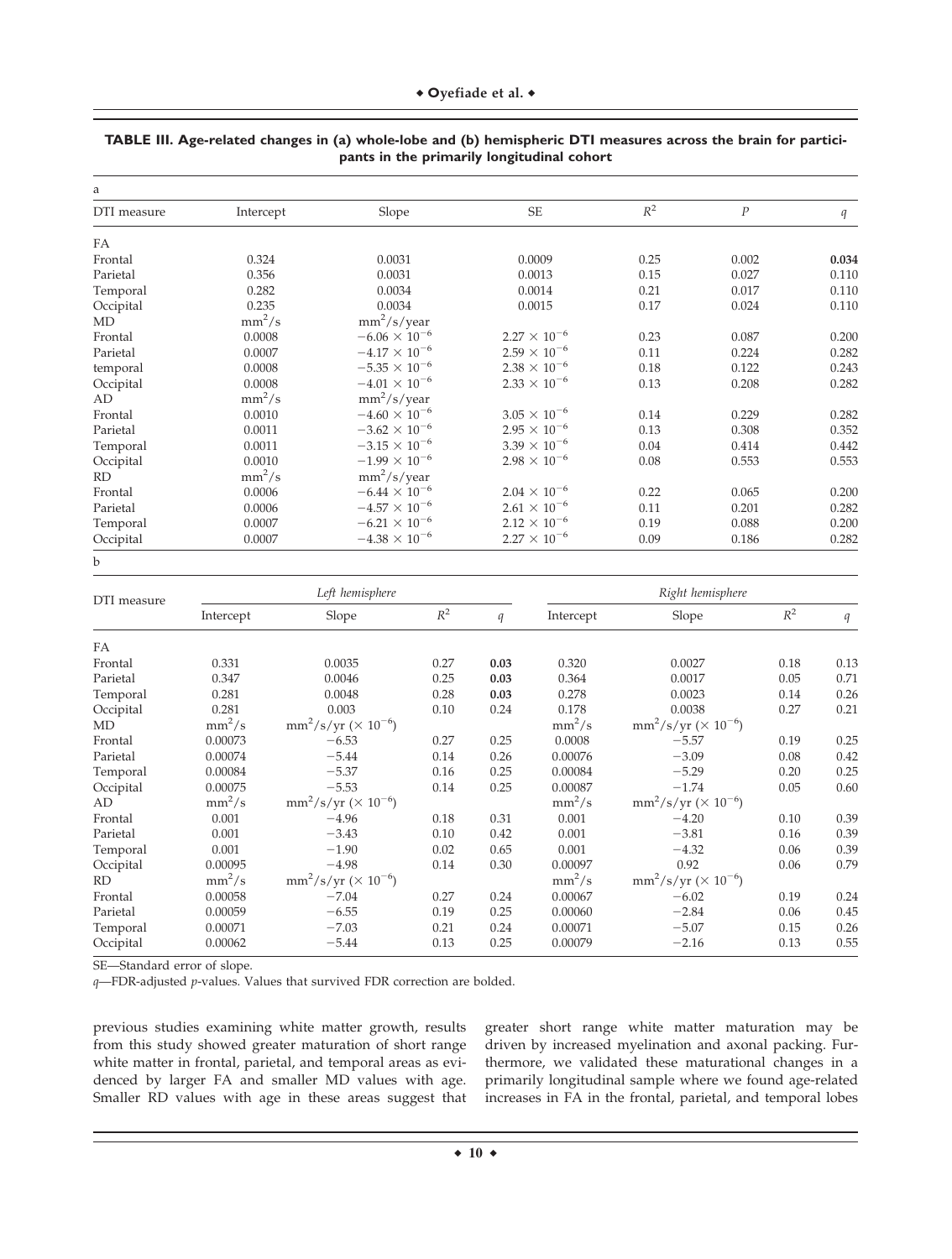

**Figure 7.**

Age-related changes in RD of short range WM across the brain. As with FA and MD, there were no age-related changes in RD in the occipital lobes of participants in the cross-sectional cohort. [Color figure can be viewed at [wileyonlinelibrary.com\]](http://wileyonlinelibrary.com)

of the left hemisphere. By controlling for the effects of overall brain white matter with age we were able to delineate developmental trajectories unique to short-range white matter connections. Though participants in the cross-sectional cohort were older than those in the primarily longitudinal cohort, which may have led to higher DTI parameter values for participants in the cross-sectional cohort, it is notable that significant age-related maturation was observed in the frontal, parietal, and temporal lobes of both cohorts.

It is not surprising that age-related changes in short-range WM fibers in children and adolescents were best described by linear trajectories. Developmental increases in FA and decreases in MD and RD of long-range and regional white matter show nonlinear developmental trajectories characterized by initial linear increases in FA (or decreases in MD and RD) followed by a plateau in mid-adulthood, and decreases in FA (or increases in MD and RD) during normal aging [Lebel et al., 2008; Lebel and Beaulieu, 2011; Phillips et al., 2013; Westlye et al., 2009]. Similarly, we observed strong age-related linear increases in FA and decreases in MD and RD in our sample of children and adolescents. While these changes may mirror the initial linear trajectories associated with long-range fibers, future work looking at the maturation of short-range WM in a longitudinal sample of younger and older adults is required to ascertain whether short-range WM follows similar life-long trajectories as those of long-range WM fibers.

Qualitatively we observed that short range WM in frontal and temporal areas showed the greatest age-related differences in terms of slope while parietal areas showed less robust age-related maturation. As well, we did not observe any significant age-related changes in short-range WM within the occipital lobes. These observations are consistent with prior reports suggesting that brain development proceeds in a posterior-to-anterior sequence where posterior areas devoted to more basic functions develop early on while anterior areas associated with more complex functions mature later [Gogtay et al., 2004; Shaw et al., 2008]. Indeed, this pattern of development suggests that more anterior areas of the brain show greater change, especially during critical periods such as childhood and adolescence, where complex behavioral, cognitive, and emotional functions are being refined [Passler et al., 1985; Romine and Reynolds, 2005]. Complex behavioral processes are a product of interactive communication between local and distributed brain systems connected by processing networks comprised of short distance WM tracts [Mesulam, 1990]. These networks integrate incoming multimodal information and promote feedback processing of outgoing information [Mesulam, 1990]. Greater myelination and organization of short range WM in more anterior brain areas may support the integration of incoming information by enabling faster and more efficient transfer of information as children gain more experience and training during development. Moreover, myelination is promoted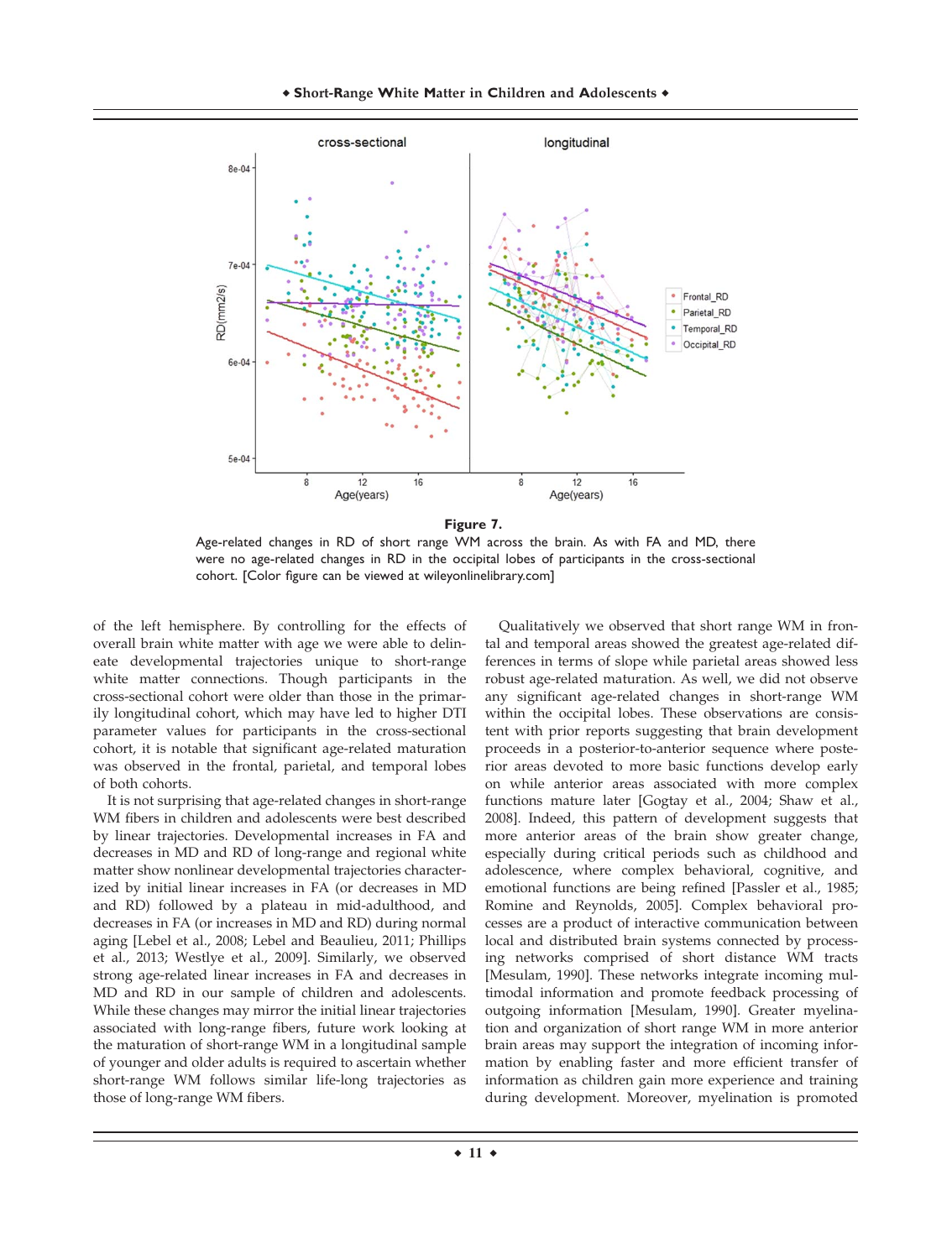by electrical impulses across axons [Demerens et al., 1996; Ishibashi et al., 2006], suggesting that increased activity in frontal and temporal areas during childhood/adolescence may also contribute to the maturational increases captured in diffusion parameter estimates.

Conversely, the relative absence of age-related maturation in the occipital lobes suggests that short range WM in these areas may mature early—perhaps related to the rapid maturation of visual areas in the first few years of life [Nomura et al., 1994]. In particular, the greatest maturation of short range WM in the occipital lobes may have occurred prior to the age of the youngest participant studied here (5.15 years). Our qualitative comparisons suggest that longitudinal designs may be most sensitive to any subtle age-related changes in occipital short range WM in older children and adolescents.

Findings of larger differences in FA in the frontal, parietal, and temporal lobes were lateralized to the left hemisphere. There is some evidence supporting left > right structural asymmetry in white matter of healthy individuals [Eluvathingal et al., 2007; Good et al., 2001; Phillips et al., 2013], with these differences more pronounced in males than females [Good et al., 2001]. The prominent leftward asymmetry in our results may reflect the greater number of MR measurements from males in both cohorts, although it is important to stress that we did not find any significant effects of sex on DTI measures.

Increased microstructural complexity of short-range WM with age in the left hemisphere may also reflect hemispheric differences in the organization of structural brain networks as children develop into young adults. As the human brain adapts to increasingly complex environmental demands, brain organization is shaped by the competing demands of cost-effective local communication driven by short-range connections within modules, and expensive inter-regional network communication driven by long-range connections [Bullmore and Sporns, 2012]. The development of structural brain organization from infancy to adolescence shows a marked decrease in the number of modules present in the brain with age, along with a simultaneous increase in global network communication [Dennis et al., 2013; Fan et al., 2011; Huang et al., 2013; Khundrakpam et al., 2012]. This suggests that as children get older the brain may prioritize effective inter-regional communication over less-expensive local communication subserved by short-range connections. Moreover, reductions in the number of modules have also been associated with an increase in the efficiency of intraregional network communication, suggesting that shortrange connections may become more fine-tuned with age [Hagmann et al., 2010; Huang et al., 2013]. Therefore, larger age-related changes in FA in the left hemisphere may reflect a more pronounced re-organization of structural brain modules in these areas during childhood and adolescence, though further neuroimaging studies are required to adequately characterize the nature of these changes within specific structural brain modules during development.

We consider our findings in the context of the following limitations. Although linear age effects on short range WM may reflect maturation in our sample of participants, a larger number of repeated within-subject scans may show nonlinear development trajectories, particularly for anterior brain areas. Indeed, prior developmental studies have highlighted the importance of longitudinal cohorts in the assessment of WM development in children and adolescents. It will be important for future studies to incorporate larger numbers of within-subject scans in order to fully characterize the developmental trajectories of short range WM. In terms of our MR acquisition approach, imaging data for both cohorts were acquired using scanners at different field strengths. Some studies have shown that FA values are statistically higher in 3 Tesla compared to 1.5 Tesla datasets [Huisman et al., 2006]. However, the majority of the WM development studies discussed here have utilized data acquired with 1.5 Tesla scanners. It is therefore notable that despite acquiring our data on both 3 and 1.5 Tesla scanners, we observed similar age-related changes in WM across field strengths. In terms of our imaging approach, the sequential elimination of probabilistic streamlines may not completely prevent signal contamination from the terminal ends of long range WM fibers. Future studies that use more sophisticated imaging techniques such as diffusion kurtosis imaging [Jensen et al., 2005] could resolve areas of crossing or overlapping fibers between short and longrange fibers and better delineate short-range white matter anatomy.

We have demonstrated the maturation of short range WM with age in frontal, temporal, and parietal areas in a healthy sample of children and adolescents. Age-related changes in the frontal, parietal, and temporal lobes were validated in a separate primarily longitudinal cohort of participants. These changes were lateralized to the left hemisphere, which may reflect the development of lateralized functions that is characteristic of this period of development. Our results are consistent with prior investigations of long range WM and extend currently limited work on the maturational trajectory of short range WM in the developing brain. Establishing a developmental model of age-related change in short range WM maturation is of benefit to researchers interested in the connectivity of large-scale neural networks, as well as clinicians interested in the contributions of these networks to neuropsychiatric diseases.

## **ACKNOWLEDGMENTS**

The authors thank Jovanka Skocic for technical assistance with image processing.

## **CONFLICTS OF INTEREST**

All authors on this manuscript have no conflicts of interests to disclose.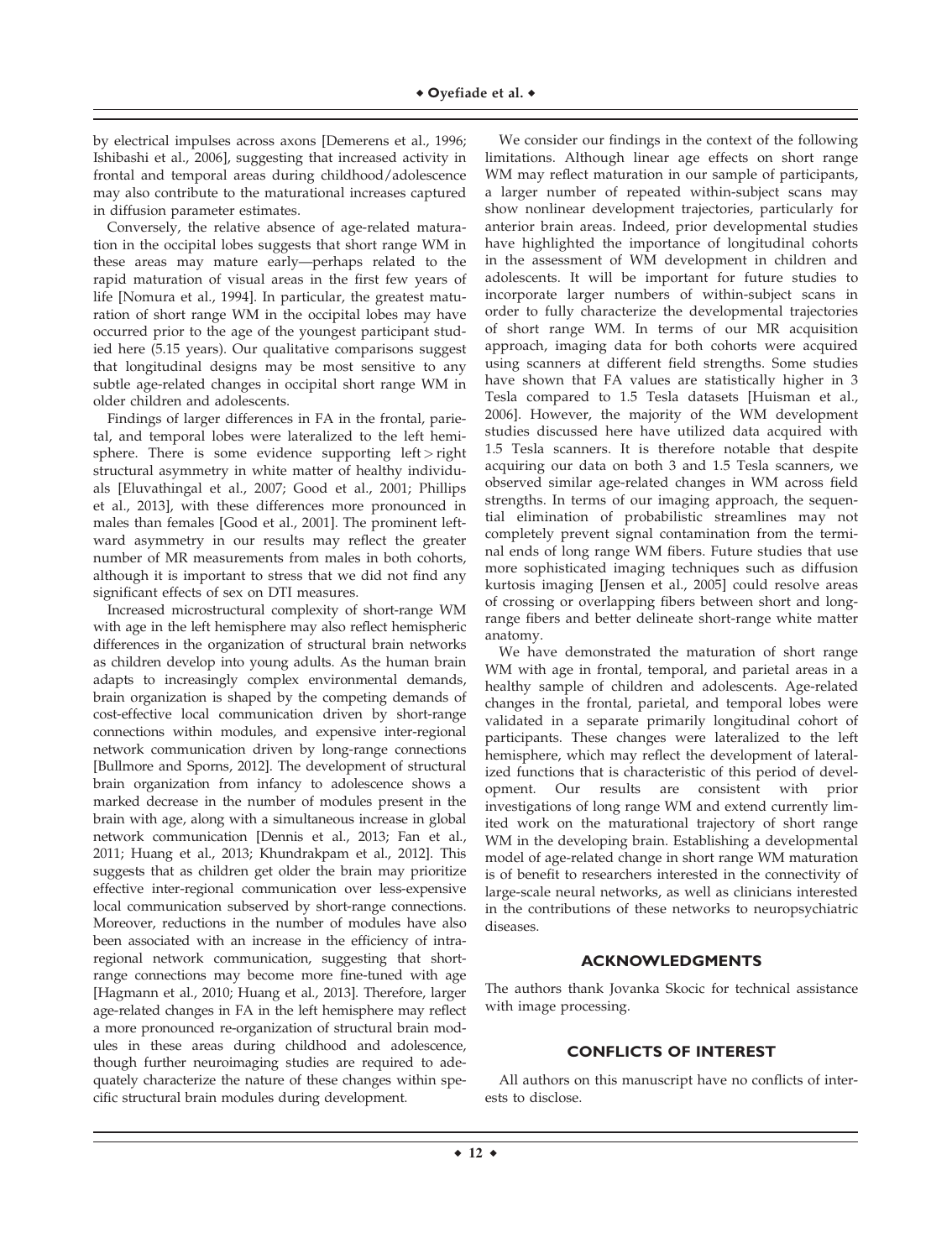#### **REFERENCES**

- Assaf Y, Pasternak O (2008): Diffusion tensor imaging (DTI)-based white matter mapping in brain research: A review. J Mol Neurosci 34:51–61.
- Barnea-Goraly N, Menon V, Eckert M, Tamm L, Bammer R, Karchemskiy A, Dant CC, Reiss AL (2005): White matter development during childhood and adolescence: A cross-sectional diffusion tensor imaging study. Cerebral Cortex 15:1848–1854.
- Barr DJ, Levy R, Scheepers C, Tily HJ (2013): Random effects structure for confirmatory hypothesis testing: Keep it maximal. J Mem Lang 68:255–278.
- Basser PJ (1995): Inferring microstructural features and the physiological state of tissues from diffusion-weighted images. NMR Biomed 8:333–344.
- Basser PJ, Pajevic S, Pierpaoli C, Duda J, Aldroubi A (2000): In vivo fiber tractography using DT-MRI data. Magn Reson Med 44:625–632.
- Bates D, Mächler M, Bolker B, Walker S (2015): Fitting linear mixedeffects models using lme4. arXiv preprint arXiv:1406.5823.
- Beaulieu C (2002): The basis of anisotropic water diffusion in the nervous system–a technical review. NMR in Biomedicine 15: 435–455.
- Behrens T, Berg HJ, Jbabdi S, Rushworth M, Woolrich M (2007): Probabilistic diffusion tractography with multiple fibre orientations: What can we gain? Neuroimage 34:144–155.
- Behrens TE, Woolrich MW, Jenkinson M, Johansen-Berg H, Nunes RG, Clare S, Matthews PM, Brady JM, Smith SM (2003): Characterization and propagation of uncertainty in diffusionweighted MR imaging. Magn Reson Med 50:1077–1088.
- Benjamini Y, Hochberg Y (1995): Controlling the false discovery rate: A practical and powerful approach to multiple testing. J R Stat Soc Ser B (Methodological) 289–300.
- Bolker BM, Brooks ME, Clark CJ, Geange SW, Poulsen JR, Stevens MHH, White JS (2009): Generalized linear mixed models: A practical guide for ecology and evolution. Trends Ecol Evol 24:127–135.
- Bullmore E, Sporns O. (2012): The economy of brain network organization. Nat Rev Neurosci 13:336.
- Catani M, Dell'Acqua F, Vergani F, Malik F, Hodge H, Roy P, Valabregue R, de Schotten MT (2012): Short frontal lobe connections of the human brain. Cortex 48:273–291.
- Demerens C, Stankoff B, Logak M, Anglade P, Allinquant B, Couraud F, Zalc B, Lubetzki C (1996): Induction of myelination in the central nervous system by electrical activity. Proc Natl Acad Sci 93:9887–9892.
- Dennis EL, Jahanshad N, McMahon KL, de Zubicaray GI, Martin NG, Hickie IB, Toga AW, Wright MJ, Thompson PM (2013): Development of brain structural connectivity between ages 12 and 30: A 4-Tesla diffusion imaging study in 439 adolescents and adults. Neuroimage 64:671–684.
- Eluvathingal TJ, Hasan KM, Kramer L, Fletcher JM, Ewing-Cobbs L (2007): Quantitative diffusion tensor tractography of association and projection fibers in normally developing children and adolescents. Cerebr Cortex (New York, N.Y.: 1991) 17:2760–2768.
- Fan Y, Shi F, Smith JK, Lin W, Gilmore JH, Shen D (2011): Brain anatomical networks in early human brain development. Neuroimage 54:1862–1871.
- Gogtay N, Giedd JN, Lusk L, Hayashi KM, Greenstein D, Vaituzis AC, Nugent TF 3rd, Herman DH, Clasen LS, Toga AW, Rapoport JL, Thompson PM (2004): Dynamic mapping of human cortical development during childhood through early adulthood. Proc Natl Acad Sci U S A 101:8174–8179.
- Good CD, Johnsrude I, Ashburner J, Henson RN, Friston KJ, Frackowiak RS (2001): Cerebral asymmetry and the effects of sex and handedness on brain structure: A voxel-based morphometric analysis of 465 normal adult human brains. Neuroimage 14:685–700.
- Hagmann P, Sporns O, Madan N, Cammoun L, Pienaar R, Wedeen VJ, Meuli R, Thiranb J-P, Grant PE (2010): White matter maturation reshapes structural connectivity in the late developing human brain. Proc Natl Acad Sci 107:19067–19072.
- Huang H, Shu N, Mishra V, Jeon T, Chalak L, Wang ZJ, Rollins N, Gong G, Cheng H, Peng Y, Dong Q, He Y (2013): Development of human brain structural networks through infancy and childhood. Cerebr Cortex 25:1389–1404.
- Huisman TA, Loenneker T, Barta G, Bellemann ME, Hennig J, Fischer JE, Il'yasov KA (2006): Quantitative diffusion tensor MR imaging of the brain: Field strength related variance of apparent diffusion coefficient (ADC) and fractional anisotropy (FA) scalars. Eur Radiol 16:1651.
- Ishibashi T, Dakin KA, Stevens B, Lee PR, Kozlov SV, Stewart CL, Fields RD (2006): Astrocytes promote myelination in response to electrical impulses. Neuron 49:823–832.
- Jenkinson M, Beckmann CF, Behrens TE, Woolrich MW, Smith SM (2012): Fsl. Neuroimage 62:782–790.
- Jensen JH, Helpern JA, Ramani A, Lu H, Kaczynski K (2005): Diffusional kurtosis imaging: The quantification of non-gaussian water diffusion by means of magnetic resonance imaging. Magn Reson Med 53:1432–1440.
- Khundrakpam BS, Reid A, Brauer J, Carbonell F, Lewis J, Ameis S, Karama S, Lee J, Chen Z, Das S, Evans AC (2012): Developmental changes in organization of structural brain networks. Cerebr Cortex 23:2072–2085.
- Le Bihan D, Mangin J, Poupon C, Clark CA, Pappata S, Molko N, Chabriat H (2001): Diffusion tensor imaging: Concepts and applications. J Magn Reson Imaging 13:534–546.
- Lebel C, Beaulieu C (2011): Longitudinal development of human brain wiring continues from childhood into adulthood. J Neurosci 31:10937–10947.
- Lebel C, Gee M, Camicioli R, Wieler M, Martin W, Beaulieu C (2012): Diffusion tensor imaging of white matter tract evolution over the lifespan. Neuroimage 60:340–352.
- Lebel C, Walker L, Leemans A, Phillips L, Beaulieu C (2008): Microstructural maturation of the human brain from childhood to adulthood. Neuroimage 40:1044–1055.
- Mabbott DJ, Rovet J, Noseworthy MD, Smith ML, Rockel C (2009): The relations between white matter and declarative memory in older children and adolescents. Brain Res 1294:80–90.
- Mazziotta J, Toga A, Evans A, Fox P, Lancaster J, Zilles K, Woods R, Paus T, Simpson G, Pike B, Holmes C, Collins L, Thompson P, MacDonald D, Iacoboni M, Schormann T, Amunts K, Palomero-Gallagher N, Geyer S, Parsons L, Narr K, Kabani N, Le Goualher G, Boomsma D, Cannon T, Kawashima R, Mazoyer B (2001): A probabilistic atlas and reference system for the human brain: International consortium for brain mapping (ICBM). Philos Trans R Soc Lond B Biol Sci 356:1293–1322.
- Mesulam M (1990): Large-scale neurocognitive networks and distributed processing for attention, language, and memory. Ann Neurol 28:597–613.
- Meynert T (1885): Psychiatry—Clinical Treatise on Diseases of the Fore-Brain Based Upon a Study of its Structure, Functions, and Nutrition (B. sachs, trans.). New York: Putnam,
- Mukherjee P, Miller JH, Shimony JS, Conturo TE, Lee BC, Almli CR, McKinstry RC (2001): Normal brain maturation during